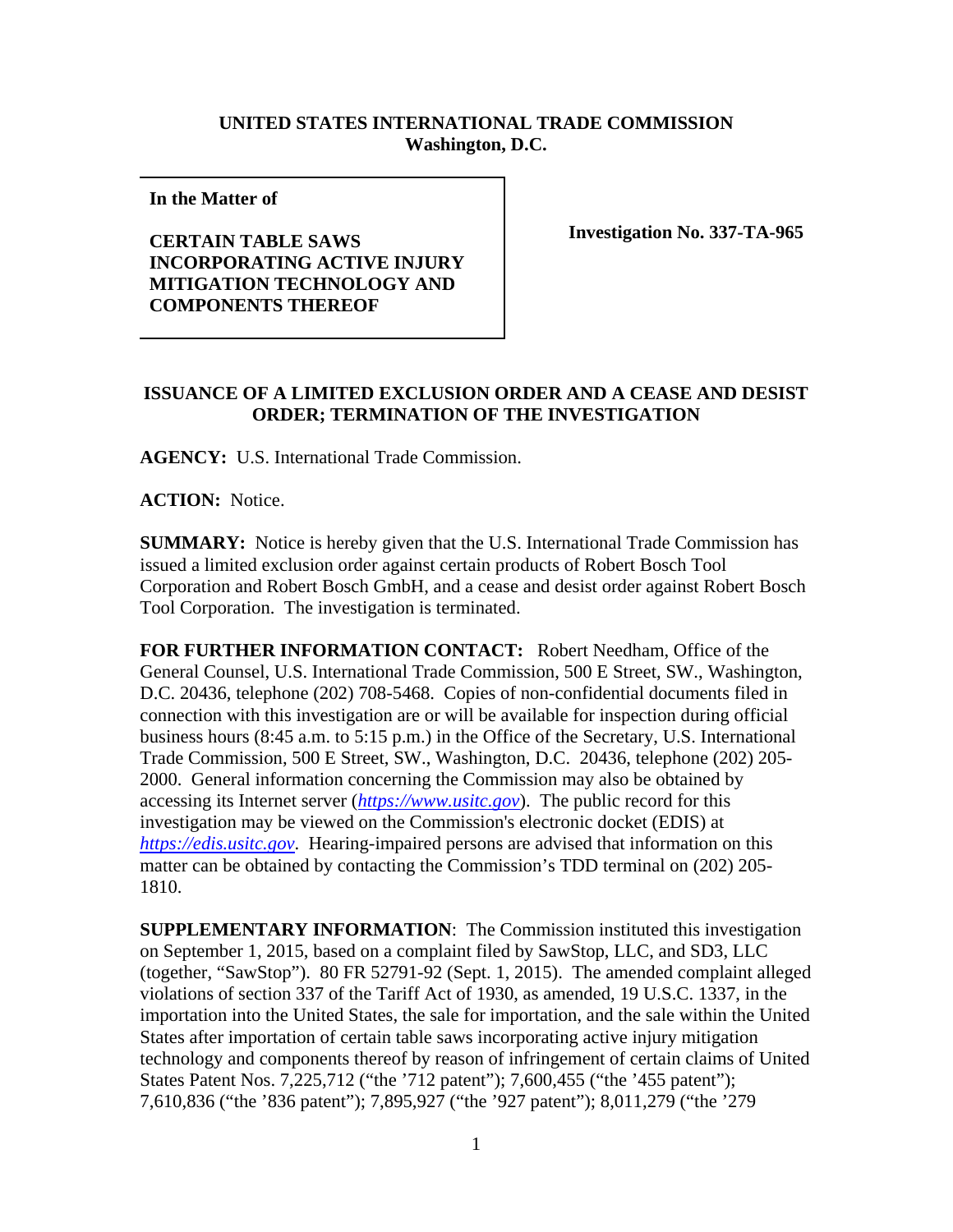patent"); and 8,191,450 ("the '450 patent"). The notice of investigation named as respondents Robert Bosch Tool Corp. of Mount Prospect, Illinois, and Robert Bosch GmbH of Baden-Wuerttemberg, Germany (together, "Bosch"). *Id.* at 52792. The Office of Unfair Import Investigations is not a party to the investigation. *Id.* 

The Commission terminated the investigation with respect to the '836 and '450 patents based on SawStop's withdrawal of allegations concerning those patents. Order No. 8 (Mar. 10, 2016), *not reviewed*, Notice (Apr. 4, 2016); Order No. 13 (May 3, 2016), *not reviewed*, Notice (May 23, 2016).

On January 27, 2016, SawStop moved for a summary determination that it satisfied the economic prong of the domestic industry requirement. On February 8, 2016, Bosch indicated that it did not oppose the motion. On March 22, 2016, the ALJ granted the unopposed motion and determined that SawStop satisfied the economic prong of the domestic industry requirement. Order No. 10 (Mar. 22, 2016), *not reviewed*, Notice (Apr. 21, 2016).

On September 9, 2016, the ALJ issued his final initial determination finding a violation of section 337 with respect to the '927 and '279 patents, and no violation of section 337 with respect to the '712 and '455 patents. Specifically, he found that Bosch did not directly or contributorily infringe the '712 and '455 patents, but found that Bosch's REAXX table saw directly infringed the '927 and '279 patents and that Bosch's activation cartridges contributorily infringed the '927 and '279 patents. He also found that Bosch had failed to show that any of the patent claims were invalid, and that SawStop satisfied the domestic industry requirement with respect to all four patents. Based on these findings, on September 20, 2016, the ALJ recommended that a limited exclusion order issue against Bosch's infringing products, that a cease and desist order issue against Robert Bosch Tool Corporation, and that the bond during the period of Presidential review be set at zero percent. He also recommended that the scope of the exclusion order and cease and desist order specifically cover the contributorily infringing activation cartridges.

On September 26, 2016, SawStop and Bosch each petitioned for review of the ID. On October 4, 2016, the parties opposed each other's petitions. On November 10, 2016, the Commission determined not to review the ID, and requested briefing from the parties and the public on the issues of remedy, the public interest, and bonding. The Commission received responsive submissions from SawStop, Bosch, and the PowerTool Institute, Inc. on November 22, 2016, and reply submissions from SawStop and Bosch on December 2, 2016.

The Commission has determined that the appropriate remedy is a limited exclusion order prohibiting the entry of table saws incorporating active injury mitigation technology and components thereof that infringe claims 8 and 12 of the '927 patent and claims 1, 6, 16, and 17 of the '279 patent, and an order that Robert Bosch Tool Corp. cease and desist from importing, selling, marketing, advertising, distributing, offering for sale, transferring (except for exportation), or soliciting U.S. agents or distributors of